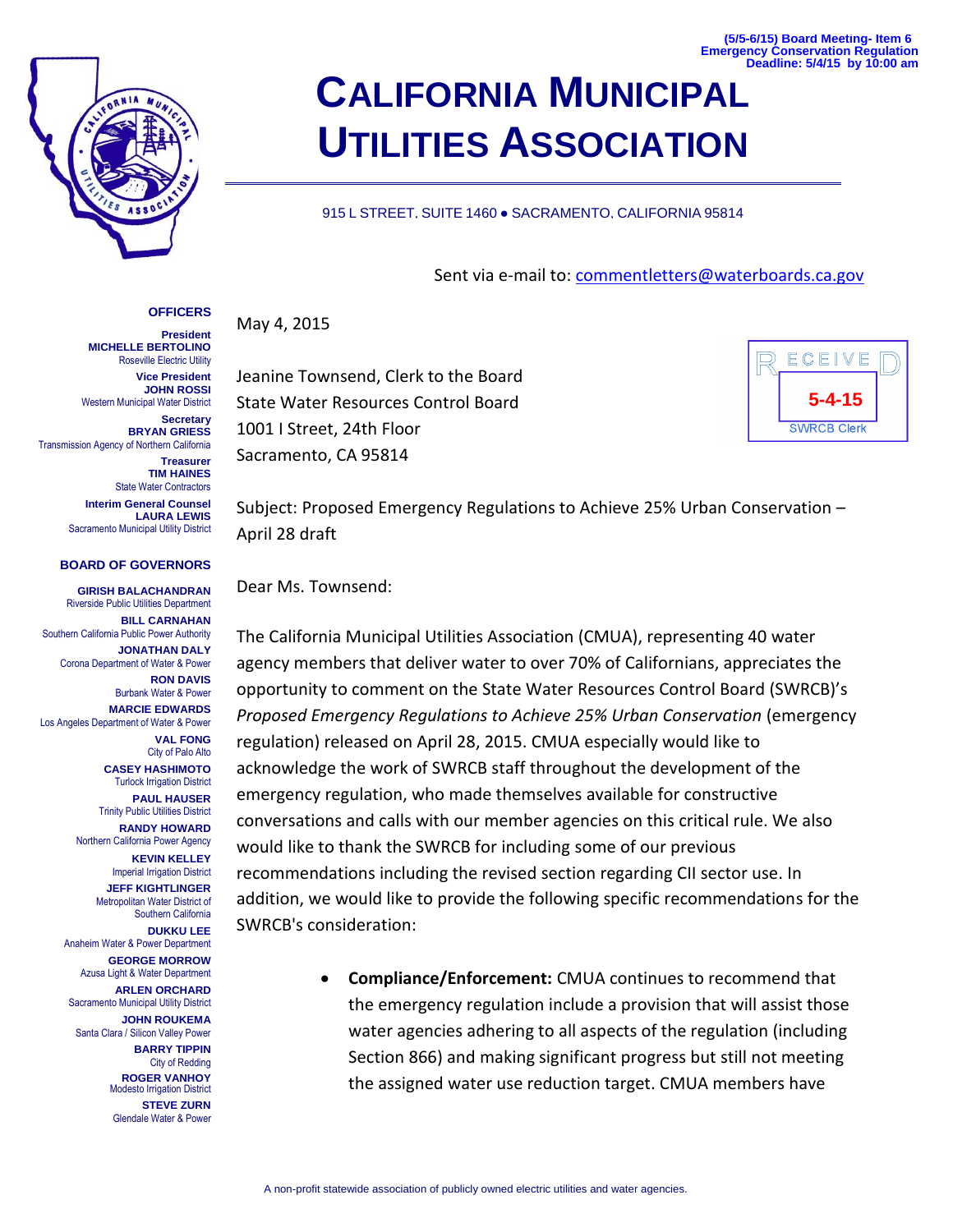SWRCB Emergency Regulation- Urban Water Conservation CMUA Comments May 4, 2015 Page 2

> been encouraging or mandating conservation among their customers and will continue to implement aggressive programs with the new rule, but there is concern that despite good faith efforts a water supplier may not reach their mandated conservation target. According to the SWRCB, this could result in a Cease and Desist Order and significant penalties of up to \$10,000 per day, which would be levied at a time when many suppliers already are facing reduced revenue due to conservation activities. Please see our recommended language to add to the rule below:

*Subdivision 866(c): A Cease and Desist Order shall not be issued solely for the failure of a water supplier to meet the assigned water use reduction target as long as the water supplier complies with all other provisions in the emergency regulation including the steps outlined in this section.* 

CMUA appreciates that the SWRCB has discretion as it relates to enforcement and has pledged to work with water suppliers that are facing various challenges. However, specific language in the rule similar to what is outlined above will provide additional clarity for water suppliers without compromising the ultimate goal, which is significant water conservation statewide.

Additionally, we strongly recommend that the SWRCB develop a process to return to the affected service area a percentage of any penalties that are levied, earmarked for conservation and efficiency activities. If legislation is necessary to facilitate this action, we encourage the SWRCB to work with the Administration and the Legislature on an appropriate solution.

 **Exceptions Based on Supply/Groundwater:** CMUA thus far has provided limited comment regarding the Tiers document but would like to respond to the request for feedback on whether a water supplier whose supplies include groundwater should be able to apply for inclusion in the 4% reserve tier if "it can be demonstrated that they have a minimum of 4 years of supply, do not rely upon imported water, and their groundwater supplies recharge naturally." With appropriate safeguards, sufficient data and a continued commitment by the agency to implement certain conservation actions, CMUA agrees this is an exception that should be included in the final regulation.

Thank you for considering CMUA's comments and for engaging stakeholders throughout the development of this regulation. CMUA supports Governor Brown and the SWRCB's efforts to